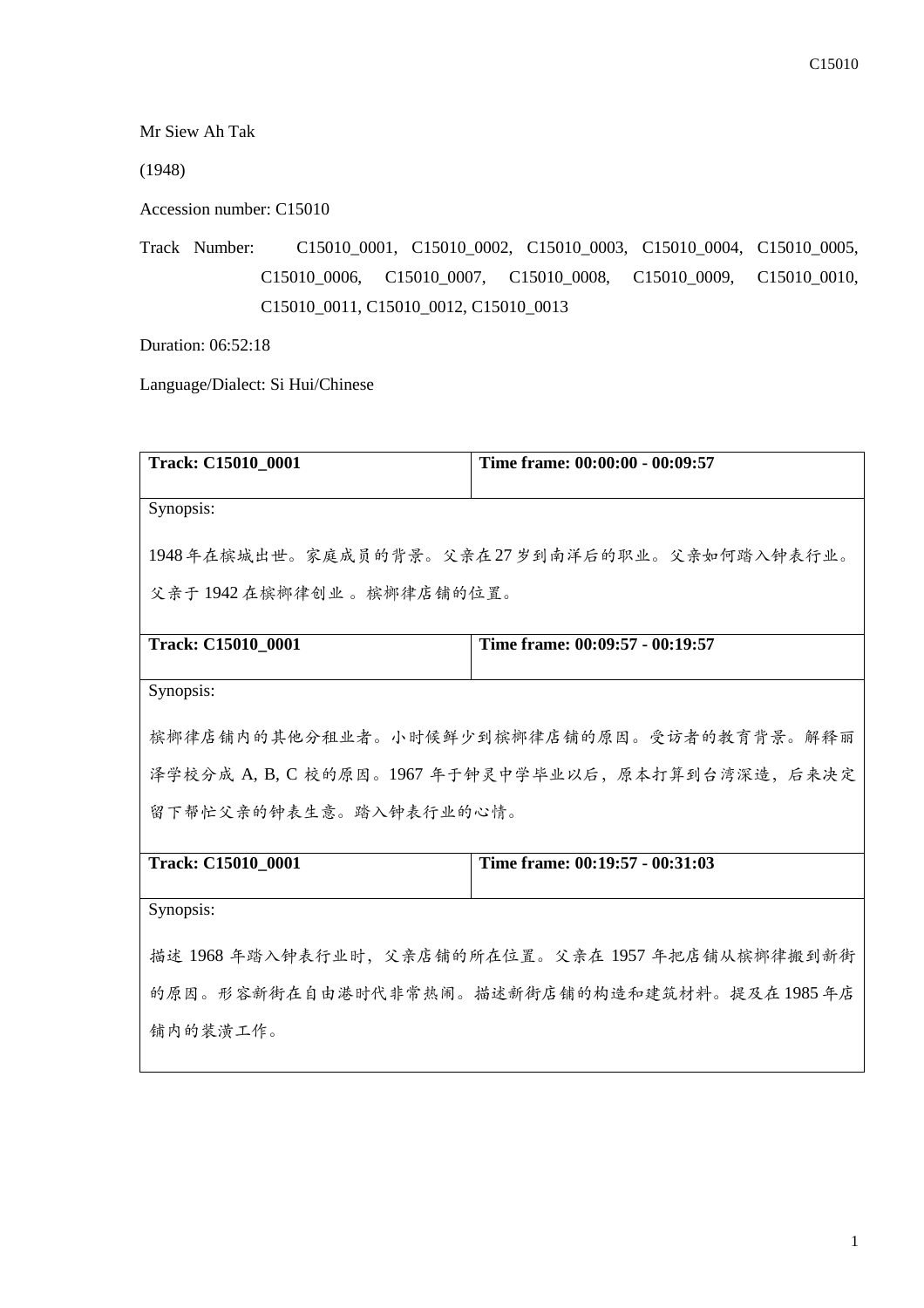| Track: C15010 0002                       | Time frame: 00:00:00 - 00:09:57                |  |
|------------------------------------------|------------------------------------------------|--|
| Synopsis:                                |                                                |  |
|                                          | 继续提及新街店铺内的装潢工作。描述店铺的前租客。店铺名字的含义。阐述店铺所使用的门      |  |
|                                          | 的变化。提及大约 1960 年时, 与毗邻的金铺在安装新门方面意见不同, 因此形成一边是铁闸 |  |
| 门,一边是板门的有趣现象。                            |                                                |  |
| Track: C15010_0002                       | Time frame: 00:09:57 - 00:20:05                |  |
| Synopsis:                                |                                                |  |
|                                          | 解释金铺不愿意换成铁闸门的原因。描述刚入行的时候,教导他这门手艺的师兄。阐述学艺的      |  |
| 步骤详情。                                    |                                                |  |
|                                          |                                                |  |
| <b>Track: C15010 0002</b>                | Time frame: 00:20:05 - 00:31:03                |  |
| Synopsis:                                |                                                |  |
| 解释学习基本功对修理手表有什么帮助。继续阐述学艺的步骤详情。分享在修理钟表上的心 |                                                |  |
| 得。描述在找不到适合的弹簧时,如何制造出形状合适的弹簧。             |                                                |  |
| Track: C15010_0003                       | Time frame: 00:00:00 - 00:10:00                |  |
| Synopsis:                                |                                                |  |
|                                          | 解释后来比较少修理钟表的原因。遇到钟表的发条断了时,以前和现在的处理方式。除了向师      |  |
|                                          | 兄请教以外,其他学习修理钟表的管道。认为修理手表最难掌握的是换机芯。解释钟表准确运      |  |
| 作的原理。如何更换钟表的机芯。如何得知钟表在行走时没有脱位。           |                                                |  |
| Track: C15010_0003                       | Time frame: 00:10:00 - 00:20:02                |  |
| Synopsis:                                |                                                |  |
|                                          |                                                |  |
|                                          | 如何调整手表的精度。比较瑞士修理钟表的方式和这里的不同。学艺期间的薪金和当时的心       |  |
| 情。阐述学艺期间的日常生活。                           |                                                |  |
|                                          |                                                |  |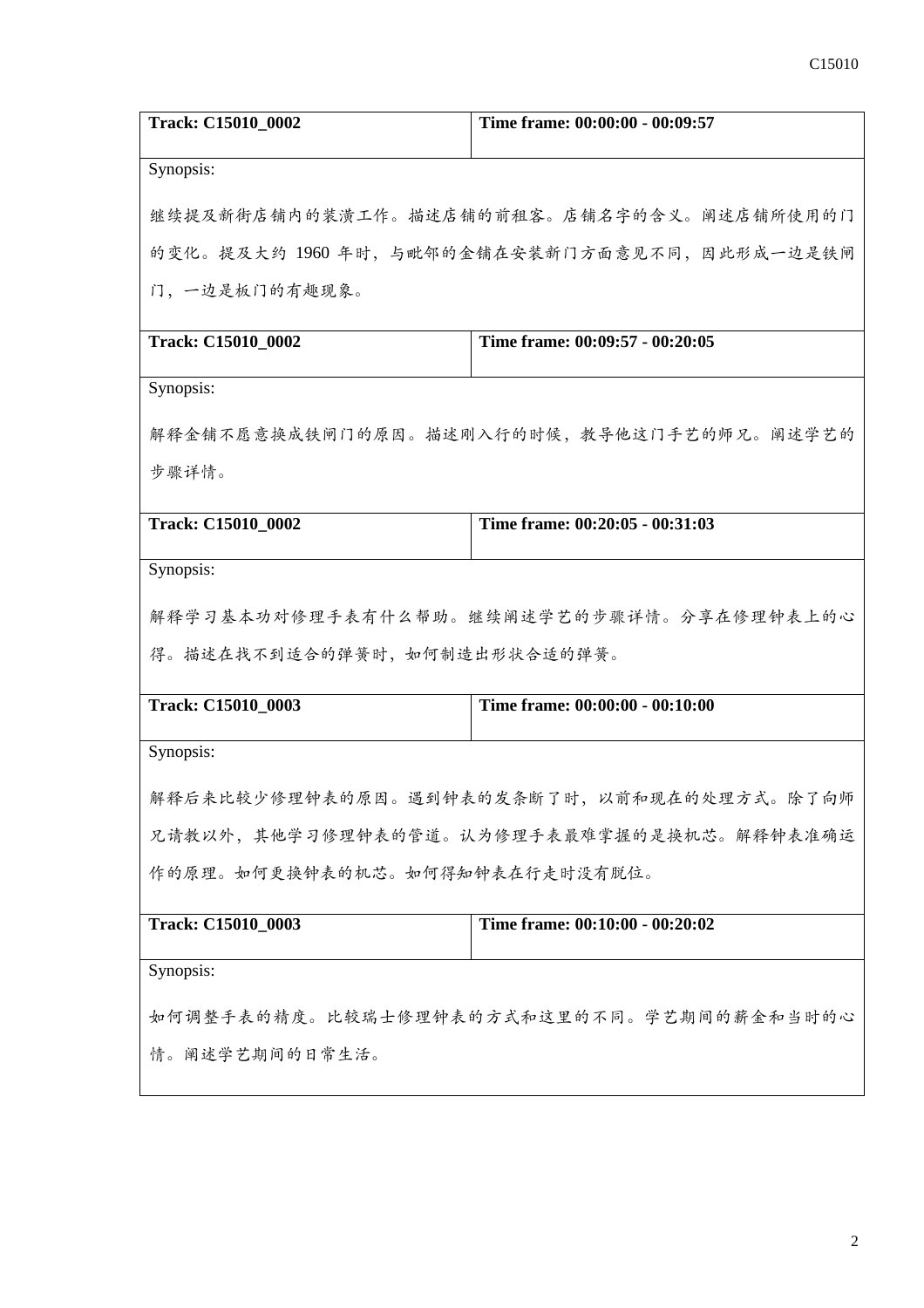| <b>Track: C15010 0003</b>                 | Time frame: 00:20:02 - 00:31:03             |
|-------------------------------------------|---------------------------------------------|
| Synopsis:                                 |                                             |
|                                           | 认为从学艺开始到能够独当一面需要大约十年的时间。描述与哥哥接手生意后所收过的学徒。   |
| 零件批发的详情,包括如何开始零件批发、批发的原因以及顾客。             |                                             |
| Track: C15010_0004                        | Time frame: 00:00:00 - 00:09:58             |
|                                           |                                             |
| Synopsis:                                 |                                             |
|                                           | 描述到超级市场去收集需要维修的手表,交给店里的员工修理。超级市场的名字。在店铺里存   |
|                                           | 放零件的地方。店铺内的家具摆放。提及最昌盛时期店内共有七位员工。1980年代没有再往外 |
|                                           | 兜售零件,改为留守店内经营零件批发的原因。描述槟城第一间百货公司。提及辉煌时期新街   |
| 的钟表店铺数量。一只手表的零件数量。                        |                                             |
| Track: C15010_0004                        | Time frame: 00:09:58 - 00:20:00             |
|                                           |                                             |
| Synopsis:                                 |                                             |
|                                           | 介绍一些手表内的零件。最畅销的钟表零件。机芯损坏的原因。阐述1970年左右所购买的测表 |
| 机。介绍维修钟表的镊子。                              |                                             |
| Track: C15010_0004                        | Time frame: 00:20:00 - 00:30:00             |
| Synopsis:                                 |                                             |
|                                           | 继续介绍维修钟表所使用的镊子。讲解如何打开劳力士蚝式表壳的手表。解释另一种利用泵打   |
|                                           |                                             |
| 开表壳的方式。描述曾经接到需要特别工具打开的浪琴手表,因此劝告该名顾客把手表送回原 |                                             |
| 厂。机械表和自动表的差别。                             |                                             |
| Track: C15010_0004                        | Time frame: 00:30:00 - 00:37:02             |
| Synopsis:                                 |                                             |
|                                           | 为何机械表的准确度会比较低。机械表和电子表的优点和缺点。描述放大镜的作用和度数。经   |
| 营钟表生意时休息的天数。休息天的消遣活动。                     |                                             |
|                                           |                                             |
|                                           |                                             |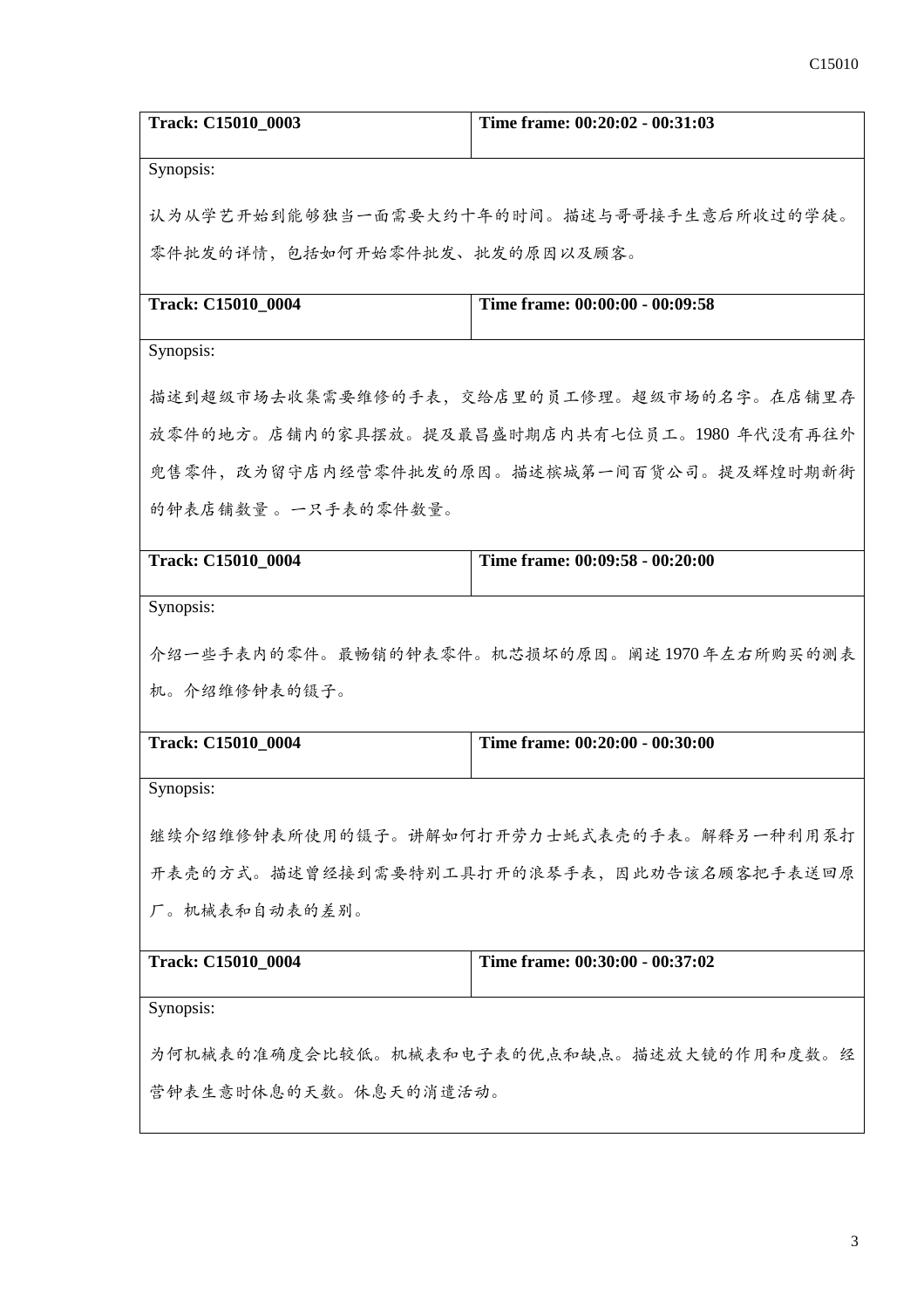| Track: C15010_0005                             | Time frame: 00:00:00 - 00:10:00              |  |
|------------------------------------------------|----------------------------------------------|--|
| Synopsis:                                      |                                              |  |
|                                                | 形容钟表业的黄金时期是在70至90年代。新街的热闹情景。提及新街的洋货店许多都设有钟   |  |
|                                                | 表店,与威省及北马一代的店铺形式不同。70 年代至 90 年代购买手表的顾客的口味。描述 |  |
|                                                | 1970年左右生意最旺的时候,需要提前,甚至拿牌子排队买货。曾经打算在光大设立分店,但  |  |
| 是没有成功的原因。提及一起分租新街店铺的金铺业主。                      |                                              |  |
| Track: C15010_0005                             | Time frame: 00:10:00 - 00:19:56              |  |
| Synopsis:                                      |                                              |  |
| 继续描述一起分租新街店铺的金铺业主。1957 年父亲租下这间店铺时的租金。租金的涨幅。店   |                                              |  |
| 里所售卖的日本手表。精工(Seiko)手表什么时候广为人知。店里所售卖的瑞士手表。比较日本  |                                              |  |
| 手表和瑞士手表的售价。描述日本手表如何在钟表业里分一杯羹。                  |                                              |  |
| Track: C15010_0005                             | Time frame: 00:19:56 - 00:31:03              |  |
| Synopsis:                                      |                                              |  |
|                                                | 继续描述日本手表如何在钟表业里抢一杯羹。瑞士手表价格比较高的原因。日本表和瑞士表分    |  |
|                                                | 别的强项。影响机械表运作的因素,以及如何调整机械表的准确度。电子表内部零件的演变。    |  |
| Track: C15010_0006                             | Time frame: 00:00:00 - 00:09:59              |  |
| Synopsis:                                      |                                              |  |
| 石英(quartz)如何影响手表的准确度。石英手表刚推出市场时的售价。本身所选择佩戴的手表以 |                                              |  |
| 及原因。介绍苏联手表。苏联表的特点。德国表的特点。                      |                                              |  |
| Track: C15010_0006                             | Time frame: 00:09:59 - 00:20:02              |  |
| Synopsis:                                      |                                              |  |
| 日本钟与德国钟的价钱差异。德国钟的特点。德国钟的价格。谈及家里所使用的德国钟。解释      |                                              |  |
| 为何修理机械表时需要使用防磁的工具。机械表的保养工作。                    |                                              |  |
|                                                |                                              |  |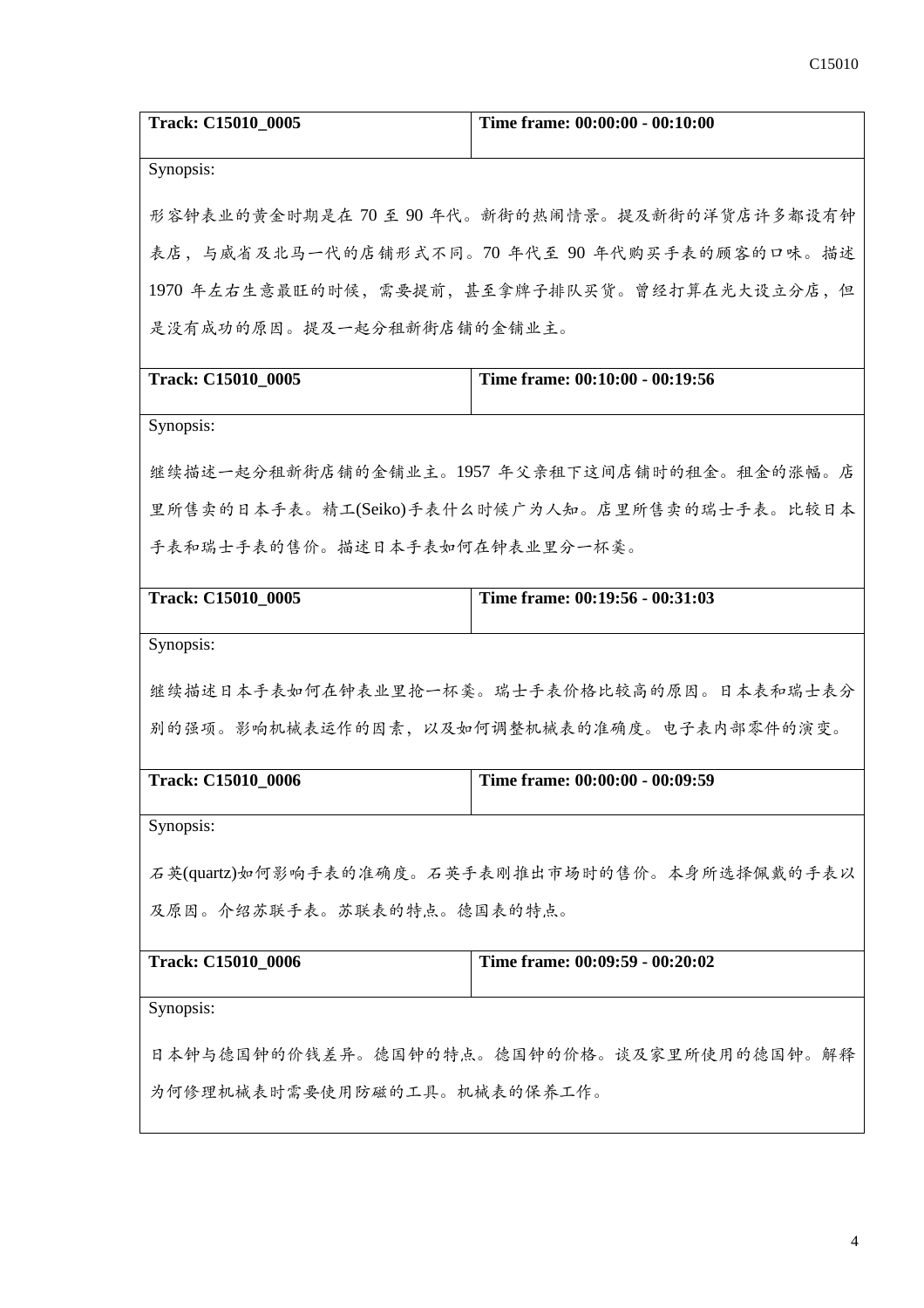| Track: C15010_0006                        | Time frame: 00:20:02 - 00:31:03                      |  |
|-------------------------------------------|------------------------------------------------------|--|
| Synopsis:                                 |                                                      |  |
|                                           | 阐述为何机械表需要保养。感叹许多人不懂得保养手表,总是等到坏了才来修理。描述学艺时            |  |
|                                           | 所练习的磨铁钉功夫如何运用在维修机械表上。机械表的油的种类。如何决定使用哪一种油。            |  |
| Track: C15010 0007                        | Time frame: 00:00:00 - 00:09:58                      |  |
|                                           |                                                      |  |
| Synopsis:                                 |                                                      |  |
|                                           | 为何更换机油时不能下太多的油。如何得知是否下油太多。为何直接更换零件会比焊接好。描            |  |
|                                           | 述如何加长父亲留下来的 Patek Philippe 表链。起初入行时, 更换机械表机油的价格。如今更换 |  |
| 机油涨价的原因。                                  |                                                      |  |
| Track: C15010_0007                        | Time frame: 00:09:58 - 00:19:58                      |  |
|                                           |                                                      |  |
| Synopsis:                                 |                                                      |  |
|                                           | 钟表维修业会慢慢没落的原因。认为有意往钟表维修业发展的年轻人应该向国际发展。维修手            |  |
|                                           | 表以前和现在的价钱。分享顾客的心态。描述钟表业辉煌时期时,向超级市场收集需维修手表            |  |
| 的工作情形。                                    |                                                      |  |
| Track: C15010_0007                        | Time frame: 00:19:58 - 00:31:03                      |  |
| Synopsis:                                 |                                                      |  |
|                                           | 1960 及 1970 年代多数机械表损坏的原因。零件批发方面所需注意的事项。形容零件批发的利      |  |
| 润很高。做零件批发的原因。开始做零件批发时的步骤。为何在买卖零件时选择用现金交易, |                                                      |  |
| 而不是记账服务。                                  |                                                      |  |
| <b>Track: C15010_0008</b>                 | Time frame: 00:00:00 - 00:10:04                      |  |
| Synopsis:                                 |                                                      |  |
| 描述在零件批发中所使用的目录。提及有一次拜托朋友到新加坡买零件,但是买错了,直到现 |                                                      |  |
| 在都没有用到有关零件。描述在批发精工表的零件时,面对货源短缺的问题,因此直接到新加 |                                                      |  |
| 坡与精工的总经理接洽,解决问题。粒状胶和片状胶的差别。               |                                                      |  |
|                                           |                                                      |  |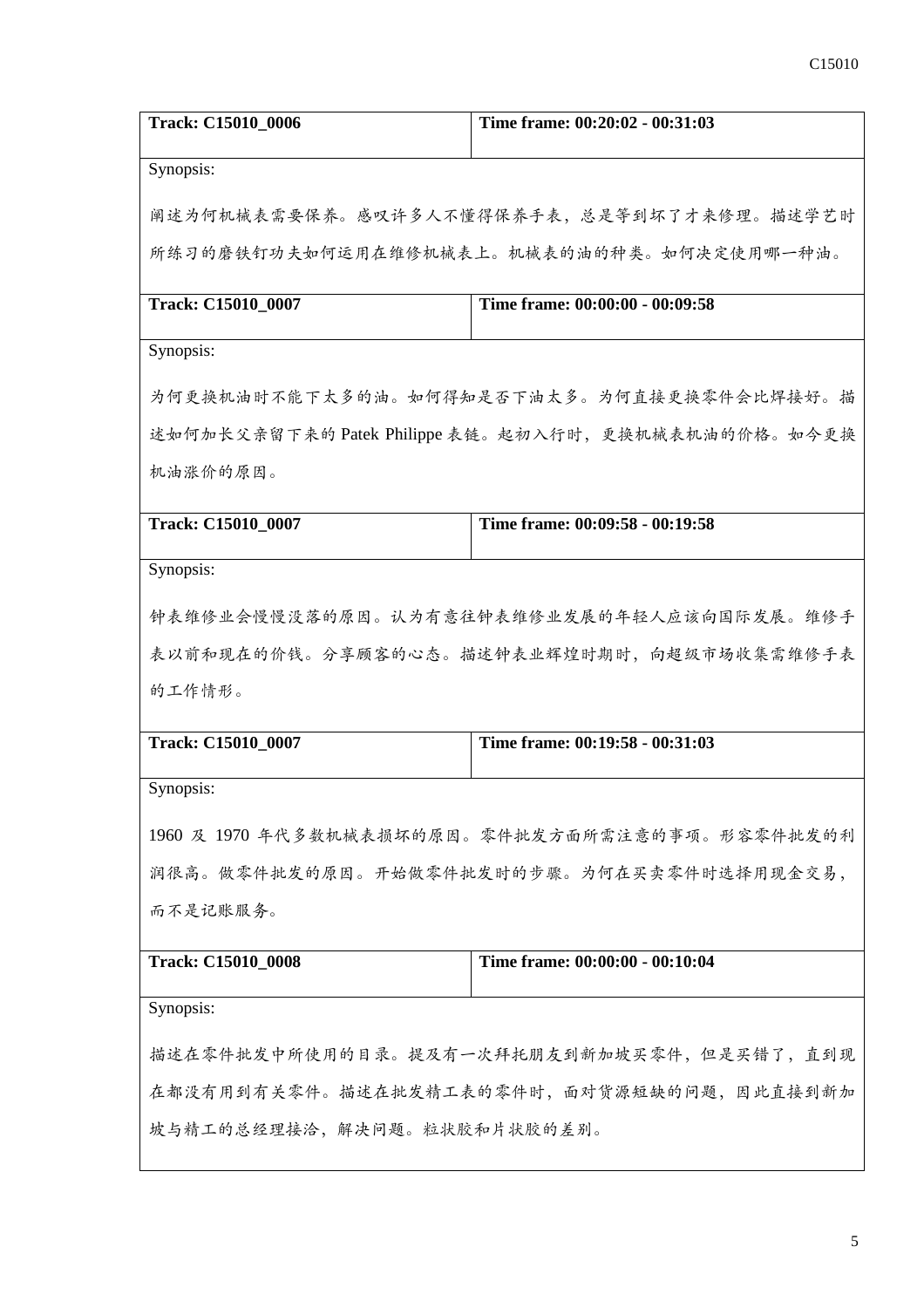| Track: C15010_0008                                    | Time frame: 00:10:04 - 00:19:58           |
|-------------------------------------------------------|-------------------------------------------|
| Synopsis:                                             |                                           |
| 提及每个钟表品牌都有专属的零件,因此不可能偷换其他品牌的零件。零件批发的顾客。描述             |                                           |
|                                                       | 星期五的忙碌情景及原因。认为从事零件批发需要具备好的记忆力。提及槟城第一间超级市场 |
| —槟榔。                                                  |                                           |
| Track: C15010_0008                                    | Time frame: 00:19:58 - 00:31:03           |
| Synopsis:                                             |                                           |
|                                                       | 描述槟榔超级市场的生意很旺。比较超级市场以及外面钟表铺的定价系统。男子和女子买手表 |
|                                                       | 的习惯。分享本身的定价系统。描述一名外国人到店铺里买闹钟。如何决定提供多长的保证  |
| 期。描述在1981年手表豁免入口税后所面对的一种正版手表以低廉价格流入市场的奇怪现象。           |                                           |
| Track: C15010_0009                                    | Time frame: 00:00:00 - 00:10:00           |
| Synopsis:                                             |                                           |
| 继续描述正版手表以低廉价格流入市场的奇怪现象。如何减少廉价正版手表的冲击。称赞精工             |                                           |
| 公司在处理"寄生"手表方面的手法。                                     |                                           |
| Track: C15010_0009                                    | Time frame: 00:10:00 - 00:20:05           |
| Synopsis:                                             |                                           |
| 揣测自由港取消后,钟表在1981年再次免税的原因。如今大多顾客的喜好。比较现在与70年           |                                           |
| 代至90年代,随着父母前来购买手表的孩子在购表上的态度。提及钟表黄金时期最先进的是码            |                                           |
| 表。描述一些在父亲做钟表时代就开始光顾其店铺直到现在的老顾客。                       |                                           |
| Time frame: 00:20:05 - 00:30:01<br>Track: C15010 0009 |                                           |
| Synopsis:                                             |                                           |
| 描述父亲和老顾客认识的过程。在辉煌时期,由于泰国游客的关系,许多人学会讲泰语。与本             |                                           |
| 地顾客沟通的语言。如何与其他钟表店分庭抗礼。为何在辉煌时期,鲜少有钟表店提供维修服             |                                           |
| 务。与其他只是售卖钟表,没有提供维修服务的店铺的差别。                           |                                           |
|                                                       |                                           |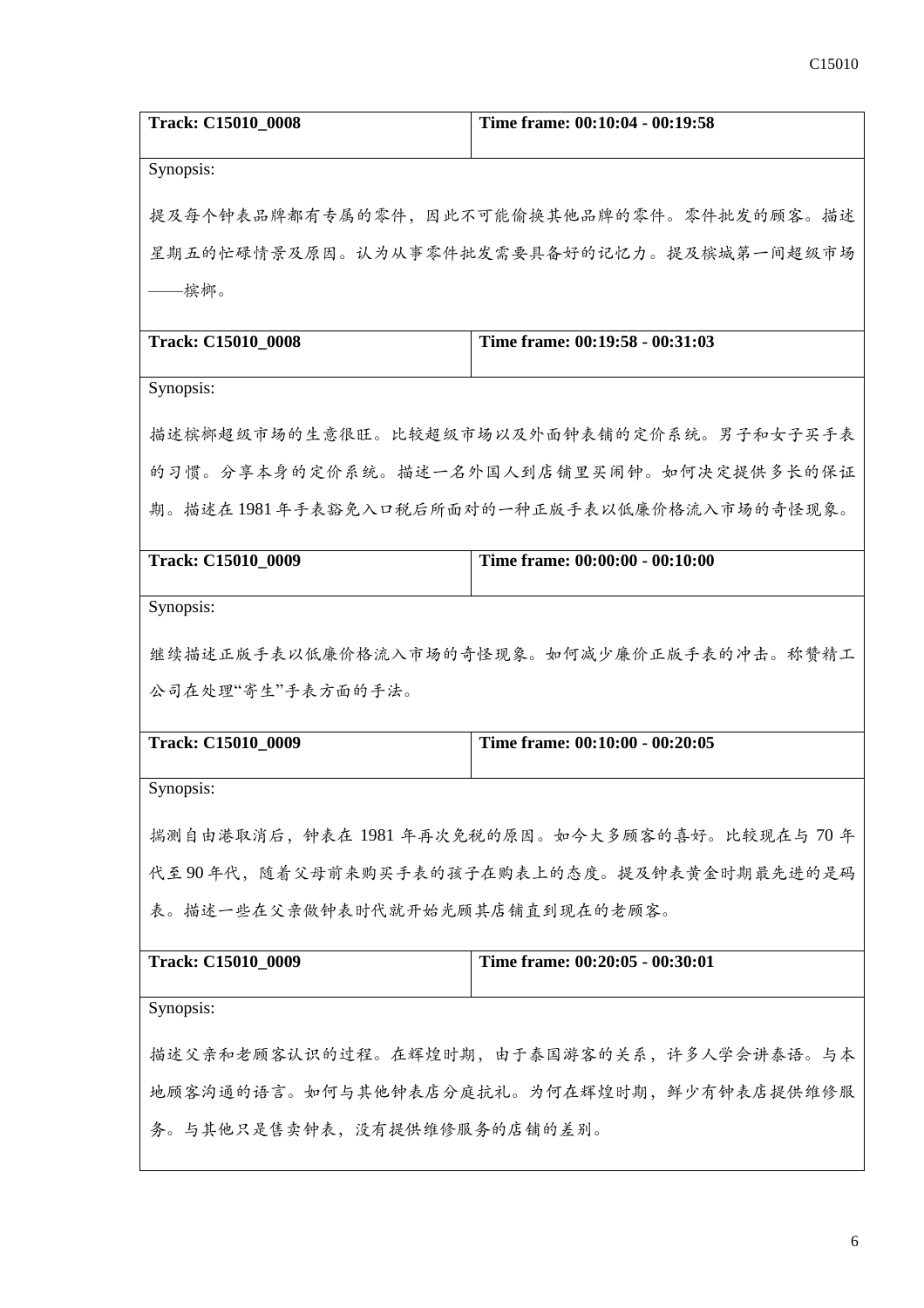| Track: C15010 0009                                     | Time frame: 00:30:01 - 00:35:09                 |
|--------------------------------------------------------|-------------------------------------------------|
| Synopsis:                                              |                                                 |
|                                                        | 描述有些顾客偏好唯一、独特的手表。阐述香港的老板如何成功打造 25 hours 这个手表品牌。 |
| Track: C15010_0010                                     | Time frame: 00:00:00 - 00:10:00                 |
| Synopsis:                                              |                                                 |
|                                                        | 认为钟表业在2000年开始没落。新街没落后的情况。新街钟表店目前的数量。新街没落以后,     |
| 钟表店顾客群上的改变。如何在生意上作出调整。如今的日常生活。                         |                                                 |
| Track: C15010_0010                                     | Time frame: 00:10:00 - 00:20:00                 |
| Synopsis:                                              |                                                 |
|                                                        | 继续描述如今的日常生活。谈及现在部分年轻人购买手表的心态。当电子表开始兴起,机械表       |
| 渐渐不受欢迎时,为何仍然保留机械表。电子表比起机械表的优势。                         |                                                 |
| Track: C15010_0010                                     | Time frame: 00:20:00 - 00:31:03                 |
| Synopsis:                                              |                                                 |
|                                                        | 解释电子表比较便宜的原因。描述顾客的心态,以及如何根据手表的价格收取维修费。零件将       |
| 会越来越贵的原因。                                              |                                                 |
| Track: C15010_0011                                     | Time frame: 00:00:0 - 00:10:00                  |
| Synopsis:                                              |                                                 |
| 描述在 20 多年前, 店里曾经收到一个品牌为 Patek Philippe 的名贵手表。加入槟城钟镖同业会 |                                                 |
| 的年份。比较加入公会初期以及现在的收取会员的标准。描述1978年钟表公会所举办的第三届            |                                                 |
| "亚洲钟表促进研讨会"的情况。提及现在我国的钟表行业同样面对钟表师傅人数萎缩问题,一             |                                                 |
| 些钟表公司所采取的解决方案。                                         |                                                 |
|                                                        |                                                 |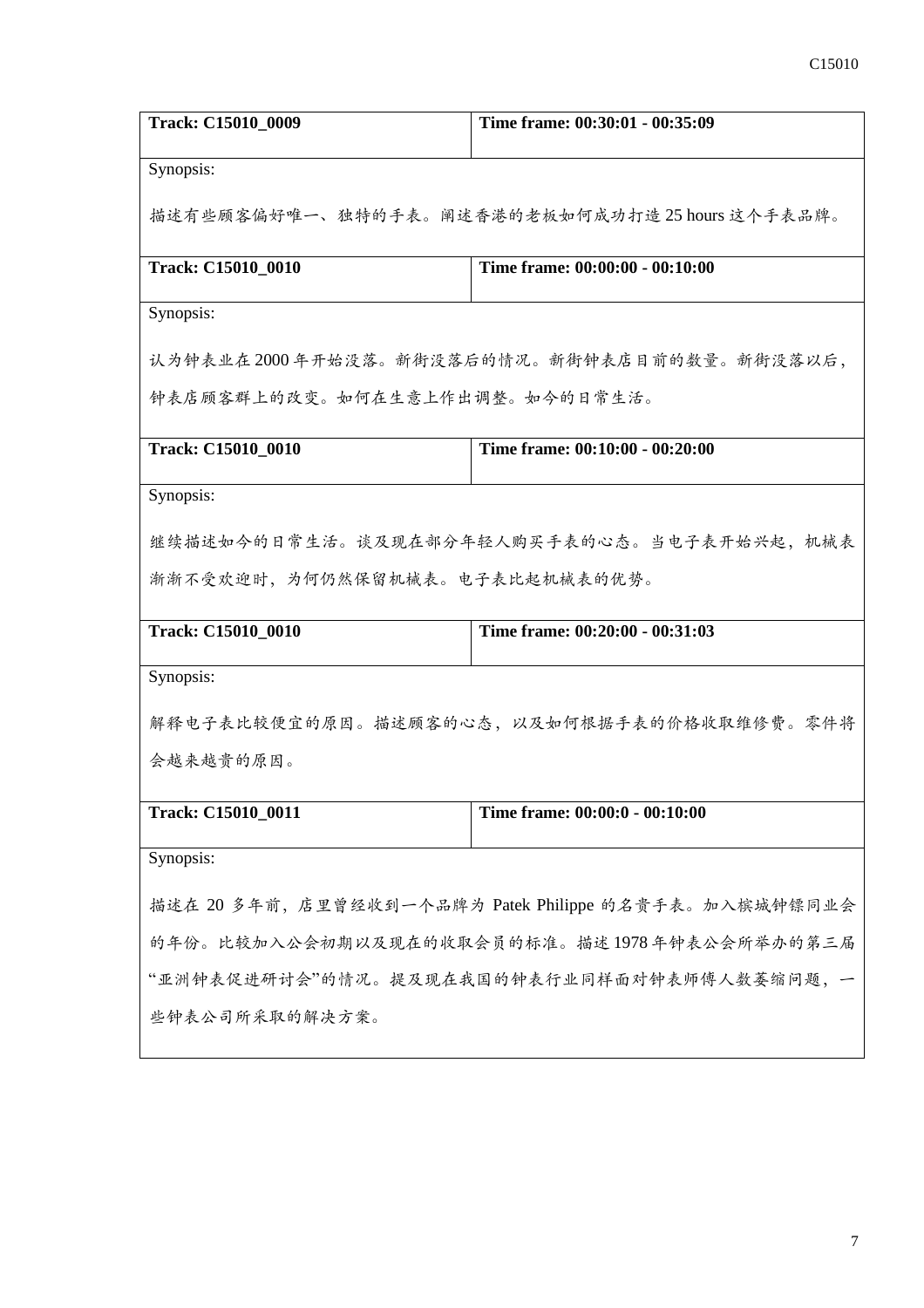| Track: C15010 0011                        | Time frame: 00:10:00 - 00:20:00                |
|-------------------------------------------|------------------------------------------------|
| Synopsis:                                 |                                                |
|                                           | 继续描述 1978 年钟表公会所举办的第三届"亚洲钟表促进研讨会"的情况。描述钟表公会成立初 |
|                                           | 期的活动。以前和现在的会所位置。会所的收入。描述会所的书记从年轻做到老。提及公会在      |
| 早前有在4月8日这一天庆祝师傅诞,后来取消庆典的原因。               |                                                |
| Track: C15010_0011                        | Time frame: 00:20:00 - 00:31:03                |
| Synopsis:                                 |                                                |
|                                           | 受访者钟表店每年的休息日以及原因。如今在钟表公会所担任的职位。描述起初公会委员欲把      |
| 缴交月费的会员资格取消,重新归纳为永久会员时,他反对的原因。加入公会所抱着的心态。 |                                                |
| 为何近期许多人想加入钟表公会成为会员。                       |                                                |
| Track: C15010_0012                        | Time frame: 00:00:00 - 00:10:00                |
| Synopsis:                                 |                                                |
|                                           | 继续描述近期许多人想加入钟表公会的原因。如何成为公会的会员。公会的会员制如此严谨的      |
| 原因。感叹如果不是为了继承家业,或许人生道路会不同。后悔没有在学业上深造。     |                                                |
| Track: C15010_0012                        | Time frame: 00:10:00 - 00:19:58                |
| Synopsis:                                 |                                                |
| 解释如今从事批发生意所面对的问题。提出有关同行所面对的难题的例子。继续解释批发生意 |                                                |
| 所面对的问题。如何解决这些问题。                          |                                                |
| Track: C15010_0012                        | Time frame: 00:19:58 - 00:31:03                |
| Synopsis:                                 |                                                |
| 认为未来钟表店只能专注于维修,无法与网上购物网竞争进行钟表买卖。描述曾经遇过佩戴智 |                                                |
| 能手表的顾客。对有兴趣从事钟表业的后辈的劝告。                   |                                                |
|                                           |                                                |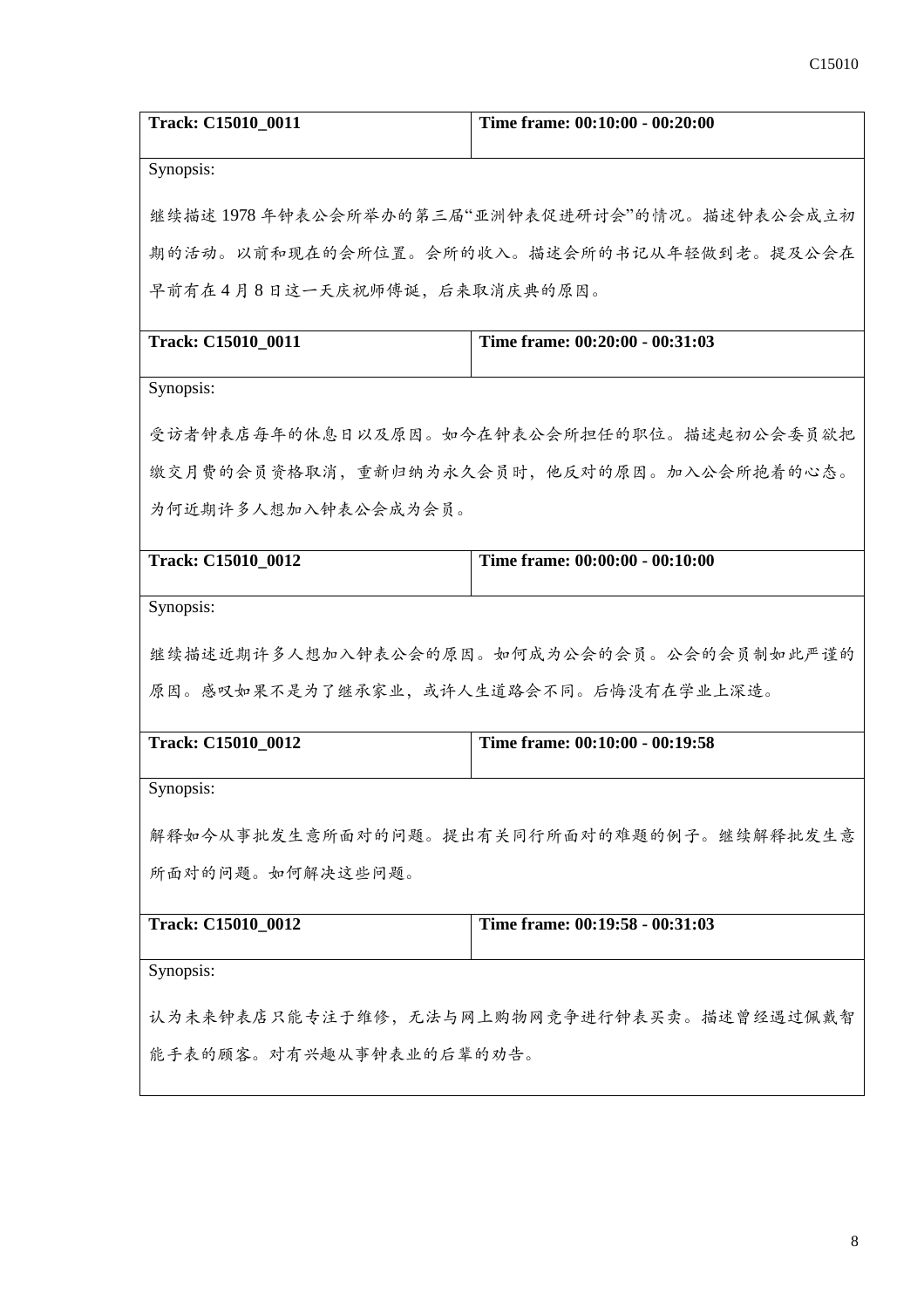| Track: C15010_0013                               | Time frame: 00:00:00 - 00:10:00 |  |
|--------------------------------------------------|---------------------------------|--|
| Synopsis:                                        |                                 |  |
| 到正规钟表学院学习与跟从师傅学习的不同之处。解释编号0001照片中店铺所在的位置。提及      |                                 |  |
| 父亲在檳榔律的店铺收了第一位学徒。描述编号0004照片中的印度人。小时候喜欢到新街店铺      |                                 |  |
| 去的原因。                                            |                                 |  |
|                                                  |                                 |  |
| Track: C15010_0013                               | Time frame: 00:10:00 - 00:20:00 |  |
| Synopsis:                                        |                                 |  |
| 描述在编号0010照片中,爸爸的第一位学徒。父亲把每一个手表都装上盒子的原因。描述编号      |                                 |  |
| 0056 中照片里的人。描述在编号 0055 照片中, 店门前的竹帘。解释为何把原本设在店前的广 |                                 |  |
| 告牌拆下。阐述店铺合租者在1997年停止营业的原因。                       |                                 |  |
|                                                  |                                 |  |
| Track: C15010 0013                               | Time frame: 00:20:00 - 00:29:20 |  |
| Synopsis:                                        |                                 |  |
| 继续阐述原店铺合租者停止营业的原因。描述曾经在缴交租金上所面对的问题以及解决方式。        |                                 |  |
| 屋租统制法令废除以后,租金的涨幅。解释为何以往的钟表店使用"镖"字,而不是"表"。        |                                 |  |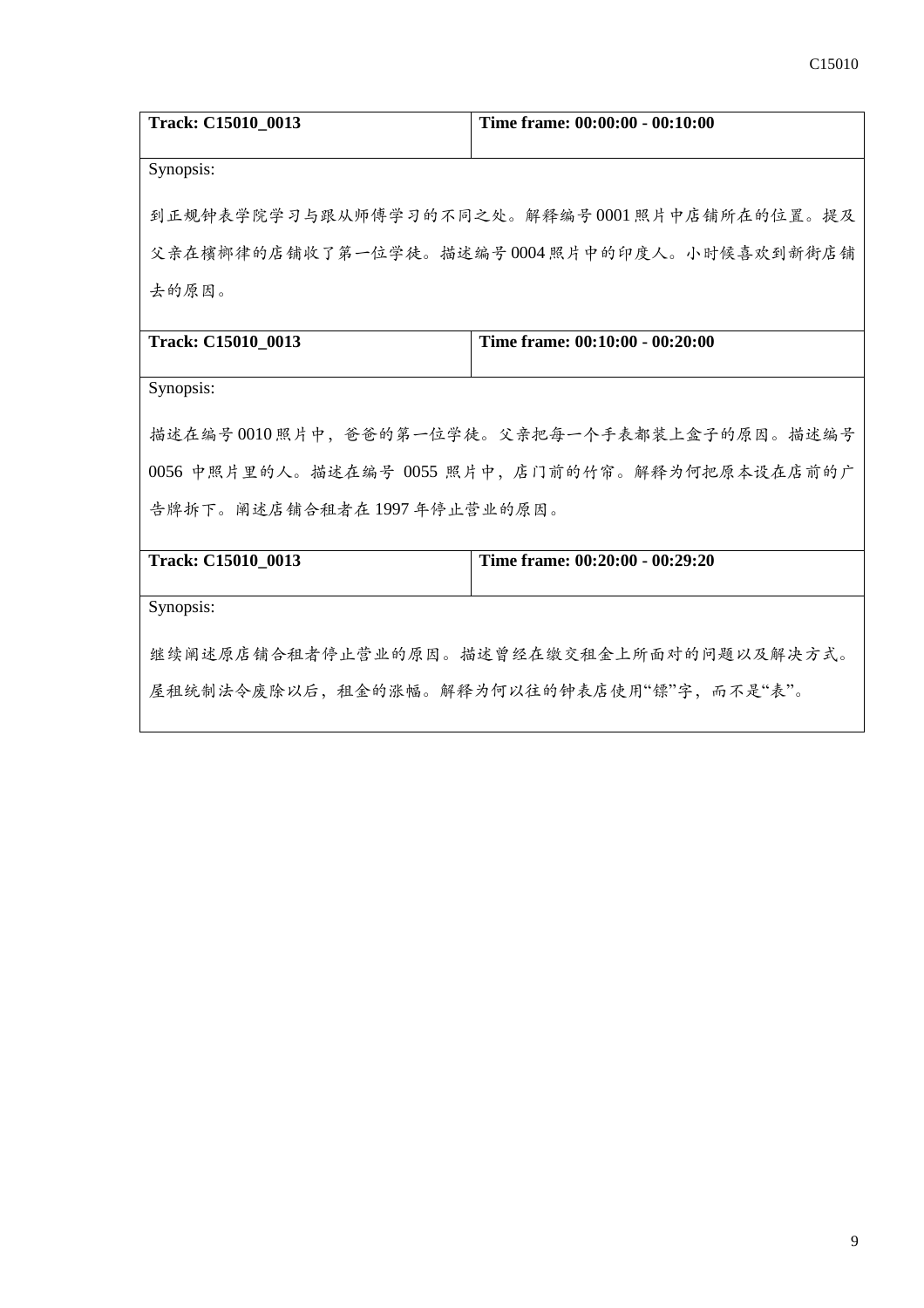Mr Siew Ah Tak

(1948)

Accession number: C15010

Track Number: C15010\_0001, C15010\_0002, C15010\_0003, C15010\_0004, C15010\_0005, C15010\_0006, C15010\_0007, C15010\_0008, C15010\_0009, C15010\_0010, C15010\_0011, C15010\_0012, C15010\_0013

Duration: 06:52:18

Language/Dialect: Si Hui/Chinese

| <b>Track: C15010 0001</b> | Time frame: 00:00:00 - 00:09:57 |
|---------------------------|---------------------------------|
|                           |                                 |

Synopsis:

Born in Penang in 1948. Backgrounds of the family members. His father's occupations after coming to Nanyang at 27 years old. How his father stepped into the clock and watch industry. His father started his own business in Penang Road in 1942. Location of the Penang Road shop.

| <b>Track: C15010 0001</b> | Time frame: $00:09:57 - 00:19:57$ |
|---------------------------|-----------------------------------|
|                           |                                   |

Synopsis:

Other tenants who operated different businesses in the same shop. Reason of his rare visit to the Penang Road shop when he was young. His educational background. Explained the reason of the split of Li Tek Primary School into A, B and C branches. Intended to further studies in Taiwan after graduating from Chung Ling High School in 1967 but decided to stay back to help with his father's clock and watch business. How he felt upon entering the business.

| <b>Track: C15010 0001</b> | Time frame: 00:19:57 - 00:31:03 |
|---------------------------|---------------------------------|
|                           |                                 |

Synopsis:

Described the location of his father's shop when he first joined the clock and watch industry in 1968. The reason of the shop moving from Penang Road to Campbell Street in 1957. Described the happening Campbell Street during the free port era. Described the structure and building materials of the shop on Campbell Street. Mentioned renovation work in the shop in 1985.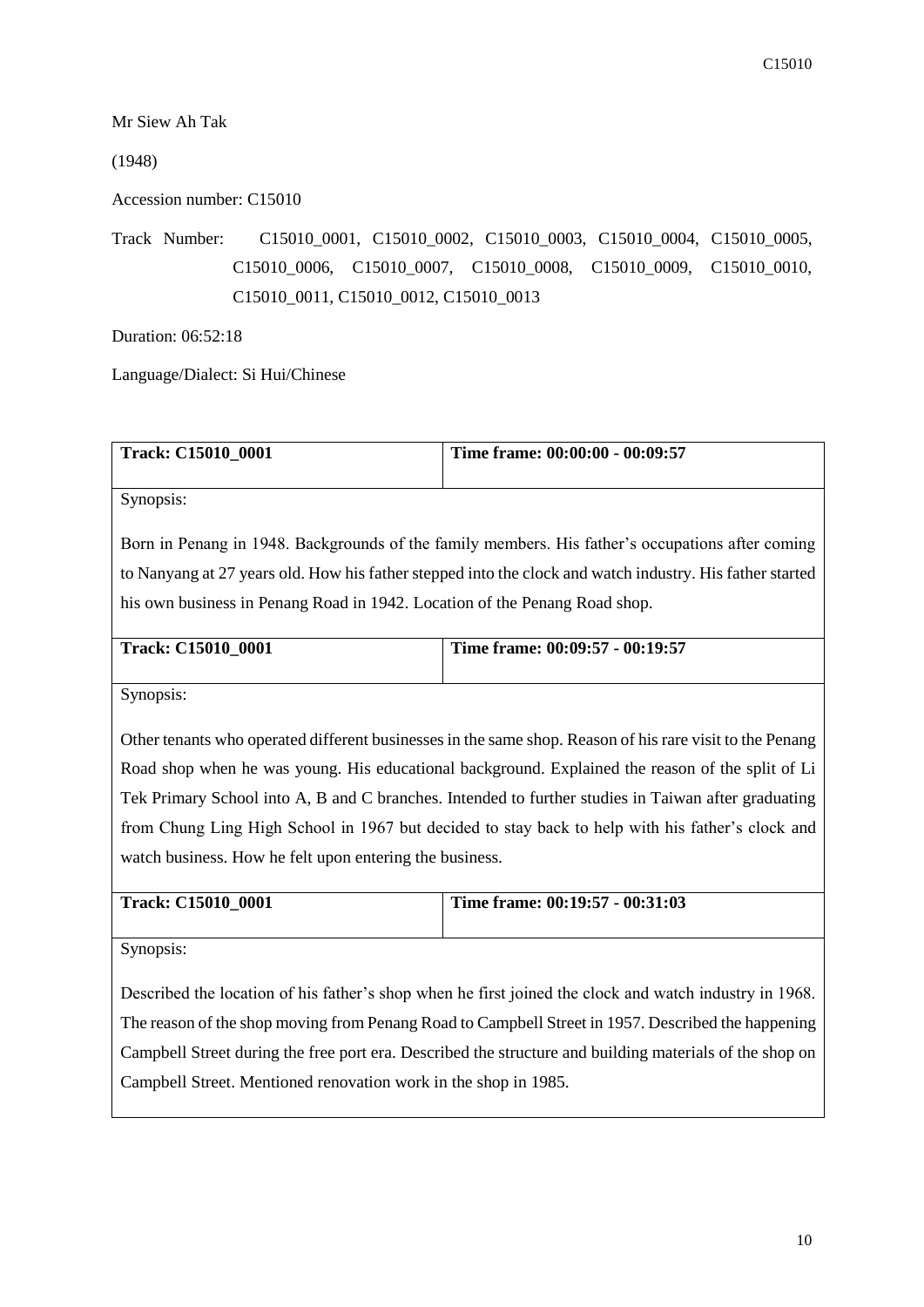| <b>Track: C15010 0002</b> | Time frame: 00:00:00 - 00:09:57 |
|---------------------------|---------------------------------|
|                           |                                 |

Continued with renovation work in the shop on Campbell Street. Described the ex-tenant of the shop. The meaning of the name of the shop. Elaborated changes made to the doors installed. Interesting occurrence around 1960, in which they had different opinions with the other shop tenant regarding the new shop door installed and as a result, one side of the door installed was made of iron bars whereas the other side remained to be wooden.

| <b>Track: C15010 0002</b> | Time frame: $00:09:57 - 00:20:05$ |
|---------------------------|-----------------------------------|
|                           |                                   |

Synopsis:

Explained the reason of the reluctance of the neighbouring goldsmith shop to install an iron bar door. Described his senior (his father's apprentice) who taught him watch repairing skills. Described in details about the learning processes.

| <b>Track: C15010 0002</b> | Time frame: 00:20:05 - 00:31:03 |
|---------------------------|---------------------------------|
|                           |                                 |

Synopsis:

Explained the importance of basic skill training in watch repairing. Continued with the details of the learning procedures. Shared what he had learned about watch repairing. Described how to make matching springs when ready-made ones are not available.

| <b>Track: C15010 0003</b> | Time frame: 00:00:00 - 00:10:00 |
|---------------------------|---------------------------------|
|                           |                                 |

Synopsis:

Explained the reason of decease in watch repairing work in a later time. The past and present ways of dealing with a broken clock spring. Other ways of learning clock and watch repairing skills. Deemed the hardest part to master in watch repairing is to change the calibre. Explained how a clock works accurately. How to change the calibre of a clock. How to know if a clock is in proper alignment.

| <b>Track: C15010 0003</b> | Time frame: 00:10:00 - 00:20:02 |
|---------------------------|---------------------------------|
|                           |                                 |

Synopsis:

How to adjust the clock and watch alignment. Comparison of watch repairing methods used in Sweden and those used here. His salary and feelings as an apprentice. Elaborated on the daily routine as an apprentice.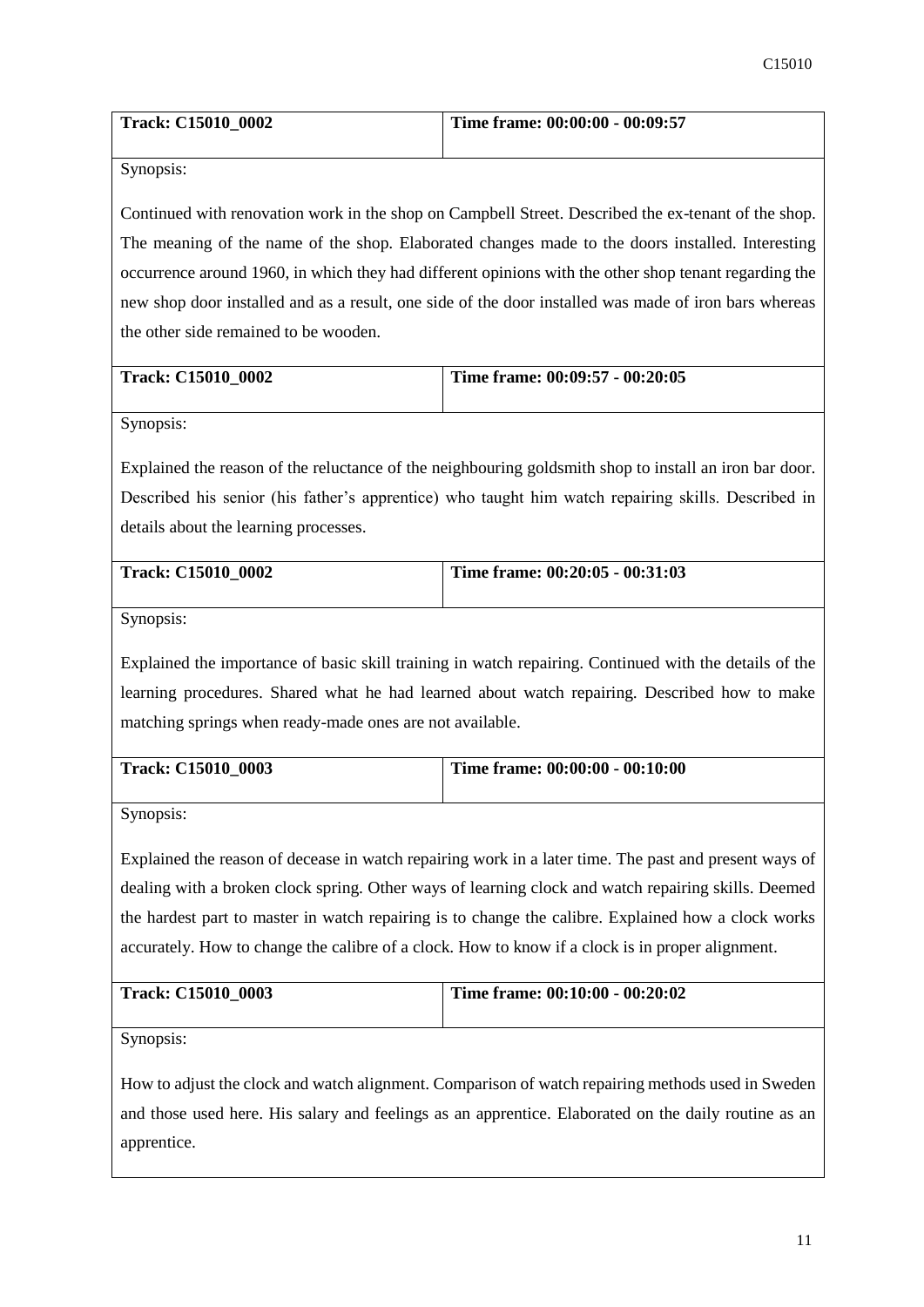| <b>Track: C15010 0003</b> | Time frame: $00:20:02 - 00:31:03$ |
|---------------------------|-----------------------------------|
|                           |                                   |

Believed that approximately ten years is needed for one to learn the repairing skills from the beginning until he or she is able to work independently. Described the apprentices he received when the business was taken over by his brother and him. Details on the watch spare parts wholesaling business, including how he started, the reason for doing so and the customers.

| <b>Track: C15010 0004</b> | Time frame: 00:00:00 - 00:09:58 |
|---------------------------|---------------------------------|
|                           |                                 |

Synopsis:

Described going to supermarkets to collect watches that needed to be repaired, and passed them over to his shop's employees. The names of the supermarkets. Furniture arrangement in the shop. Mentioned that there were 7 people working in the shop during the golden era. Explained his decision in the 1980s of staying in the shop to sell spare parts instead of going out to look for customers. Described the first supermarket in Penang. Mentioned the number of clock and watch shops on Campbell Street during the golden era. Number of spare parts in a watch.

| <b>Track: C15010 0004</b> | Time frame: 00:09:58 - 00:20:00 |
|---------------------------|---------------------------------|
|                           |                                 |
|                           |                                 |

Synopsis:

Introduced some of the spare parts for a watch. The best-selling clock and watch spare parts. The causes of damage of a caliber. Described in details about the timegrapher bought around 1970. Introduced the tweezers used in clock and watch repairing.

| <b>Track: C15010 0004</b> | Time frame: 00:20:00 - 00:30:00 |
|---------------------------|---------------------------------|
|                           |                                 |

Synopsis:

Continued to introduce the tweezers used in clock and watch repairing. Explained the method to open an oyster case Rolex watch. Explained the other method to open the watch case using a pump. Described that he once received a Longines watch which needed a special tool to open, and he advised the owner to send it back to its original factory. Differences between a mechanical watch and an automatic watch.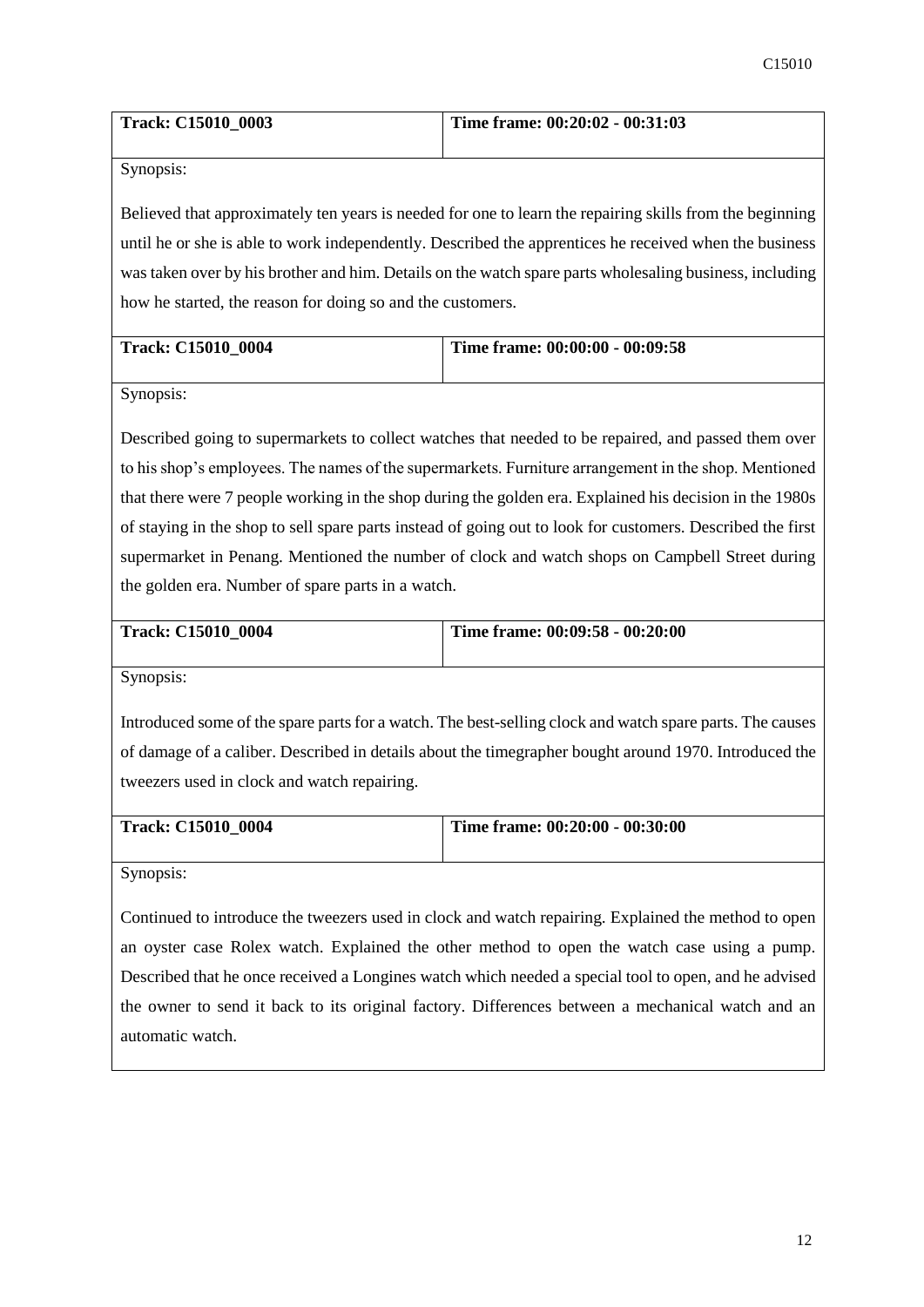| <b>Track: C15010 0004</b> | Time frame: 00:30:00 - 00:37:02 |
|---------------------------|---------------------------------|
|                           |                                 |

Explained why the mechanical watch had a lower accuracy. The pros and cons between a mechanical watch and an automatic watch. Described the function and degree of a magnifier. Leisure activities during the rest days.

| <b>Track: C15010 0005</b> | Time frame: 00:00:00 - 00:10:00 |
|---------------------------|---------------------------------|
|                           |                                 |

Synopsis:

Described the golden era of the clock and watch industry in the 70's to 90's. The happening atmosphere on Campbell Street. Mentioned many of the foreign goods stores co-existed with a clock and watch shop within a shop unit, which was quite different from what was seen in Seberang Perai and the northern part of Peninsular Malaysia. The tastes of the watch customers in the 70's to 90's. Described in around 1970, when the business was at its peak, they had to order stocks much earlier, and even had to queue up with a number given when doing purchase. Their intention to set up a branch at Komtar but was unsuccessful and why. Mentioned the co-tenant of their Campbell Street shop who operated a goldsmith business.

| Track: C15010 0005 | Time frame: $00:10:00 - 00:19:56$ |
|--------------------|-----------------------------------|

Synopsis:

Continued with description of the co-tenant. The rent of the shop when his father first rented it in 1957. The increment of the shop rental. The Japanese watches sold in the shop. When was the Seiko watch became popular. Swedish watches sold in the shop. Compared the selling prices of Japanese and Swedish watches. Described how the Japanese watches managed to grab a market share in the clock and watch industry.

| <b>Track: C15010 0005</b> | Time frame: 00:19:56 - 00:31:03 |
|---------------------------|---------------------------------|
|                           |                                 |

Synopsis:

Continued to explain how the Japanese watches managed to grab a market share in the clock and watch industry. Why was the Swedish watch more expensive. The respective strengths of the Japanese and Swedish watches. Factors that impacted the operation of mechanical watch and how to adjust its accuracy. Changes in the components of an electronic watch.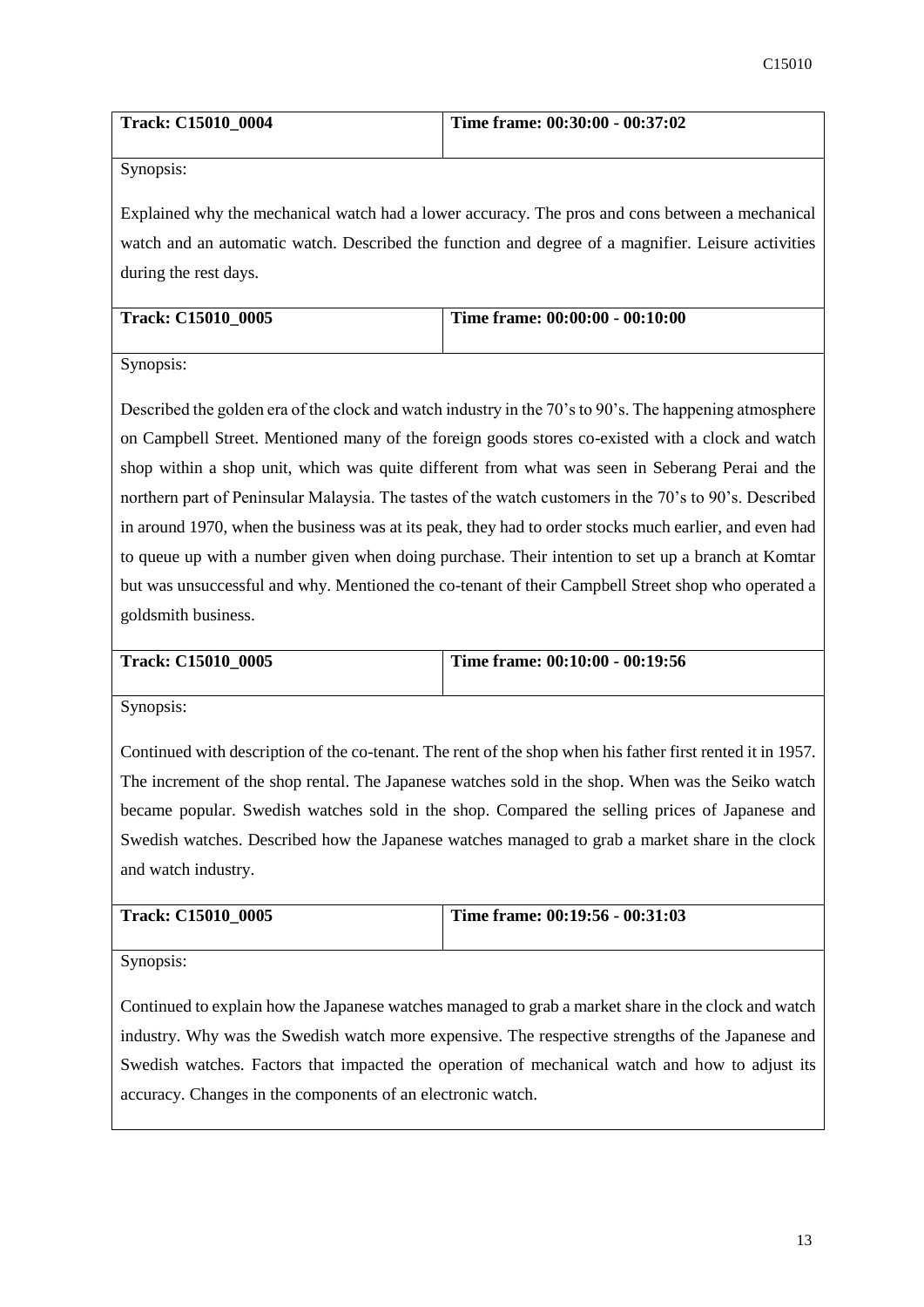| <b>Track: C15010 0006</b> | Time frame: 00:00:00 - 00:09:59 |
|---------------------------|---------------------------------|
|                           |                                 |

How the quartz impacted the accuracy of a watch. The selling price of the quartz watch when it was first introduced. His choice of watch to wear and why. Introduced the Soviet Union watch. Features of the Soviet Union watch. Features of the German watch.

| <b>Track: C15010 0006</b> | Time frame: 00:09:59 - 00:20:02 |
|---------------------------|---------------------------------|
|                           |                                 |

Synopsis:

The difference in price between Japanese and German clocks. Features of German clocks. The price of German clocks. Talked about the German clock he used at home. Why anti-magnetic tool was needed in repairing mechanical watches. Maintenance of mechanical watches.

| <b>Track: C15010 0006</b> | Time frame: $00:20:02 - 00:31:03$ |
|---------------------------|-----------------------------------|
|                           |                                   |

Synopsis:

Elaborated on why maintenance was needed for mechanical watches. Regretted that many people did not know how to maintain their watches and would only came to fix it when it was broken. Described how the nail grinding technique learnt as an apprentice could be applied to the mechanical watch repairing work. The types of oil used on mechanical watches. How to decide which one to use.

| <b>Track: C15010 0007</b> | Time frame: 00:00:00 - 00:09:58 |
|---------------------------|---------------------------------|
|                           |                                 |
|                           |                                 |

Synopsis:

Why it was not advisable to put too much oil during the oil change. How to discover if there was too much oil added. Why was spare parts changing a better solution than welding. Description of how to lengthen the bracelet of a Patek Philippe watch passed down from his father. The charges of oil change service when he first started in this industry. The reason of the increase in the charges of oil change service.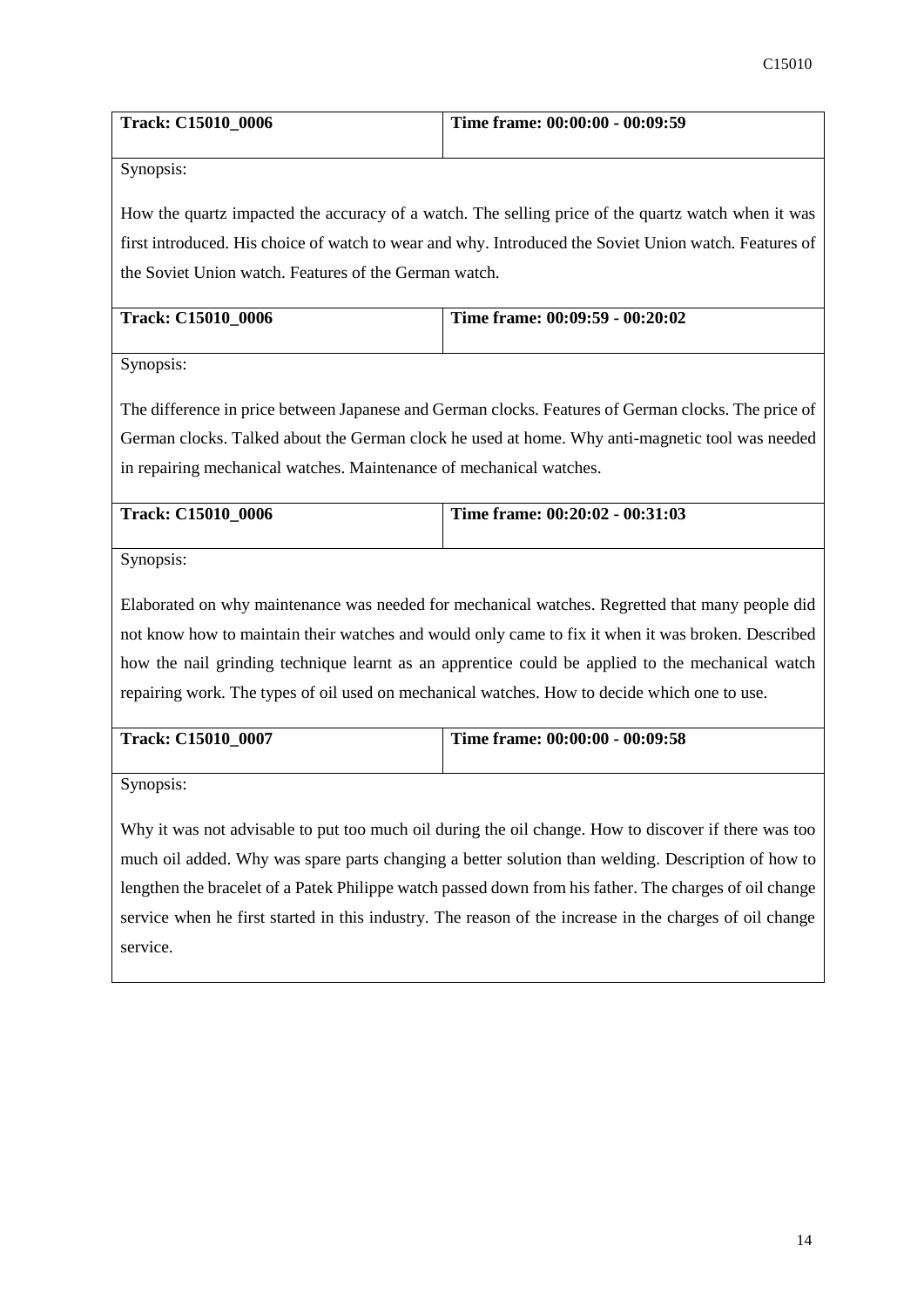| <b>Track: C15010 0007</b> | Time frame: 00:09:58 - 00:19:58 |
|---------------------------|---------------------------------|
|                           |                                 |

Explanation on why he felt the clock and watch industry would gradually decline. Advised the young generation who would like to venture into the clock and watch industry to develop internationally. The past and present charges of watch repairing. The customers' mentality. Described about collecting watches that were needed to be repaired from the supermarkets during the golden era of the clock and watch industry.

| <b>Track: C15010 0007</b> | Time frame: $00:19:58 - 00:31:03$ |
|---------------------------|-----------------------------------|
|                           |                                   |

Synopsis:

The common problems for most of the mechanical watches in the 60' and 70'. Things to note in the spare parts wholesaling. Described the high profit margins of the spare parts wholesaling. The reason of his involvement in the spare parts wholesaling. Steps taken when he first started. Why trading in cash was chosen instead of trading on credit terms in the spare parts business.

| <b>Track: C15010 0008</b> | Time frame: 00:00:00 - 00:10:04 |
|---------------------------|---------------------------------|
|                           |                                 |
|                           |                                 |

Synopsis:

Described the catalogue used in the spare parts business. Mentioned an incident which he asked for a friend's help to purchase certain spare parts from Singapore, but the friend mistakenly bought the wrong spare parts, and they had been left unused until today. Described facing the the problem of Seiko spare parts shortage and how he dealt directly with its general manager in Singapore to solve the problem. The differences between granulated glue and flaky glue.

| <b>Track: C15010 0008</b> | Time frame: 00:10:04 - 00:19:58 |
|---------------------------|---------------------------------|
|                           |                                 |

Synopsis:

Mentioned that each clock and watch brand had their exclusive spare parts, thus it was impossible to substitute the spare parts from other brands. The customers of spare parts wholesaling. Described the busy Fridays and why was it so. Deemed that good memory was needed in the spare parts wholesaling. Mentioned the first supermarket in Penang, the Pulau Pinang Supermarket.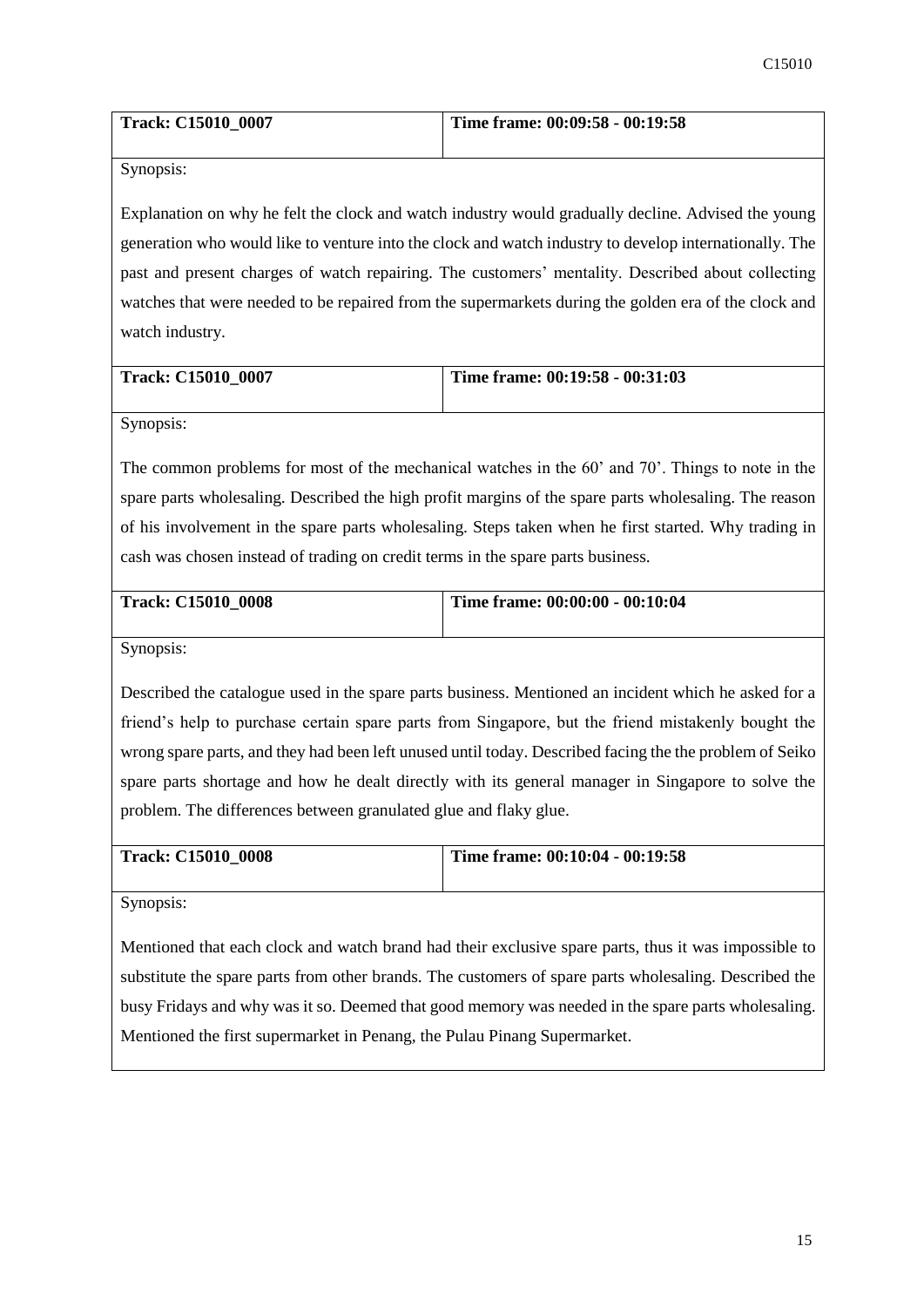| <b>Track: C15010 0008</b> | Time frame: $00:19:58 - 00:31:03$ |
|---------------------------|-----------------------------------|
|                           |                                   |

Described the good business in the Pulau Pinang Supermarket. Compared the pricing system used by the supermarket's watch department with that used by the clock and watch shops. Men's and women's habits in buying a watch. Shared about his own pricing system. Described a foreigner who came to buy an alarm clock at his shop. How to decide the warranty duration. Described a weird situation happened in 1981 that when the import duty of watches was exempted, the original branded watches were released to the market at cheap prices.

| <b>Track: C15010 0009</b> | Time frame: $00:00:00 - 00:10:00$ |
|---------------------------|-----------------------------------|
|                           |                                   |

Synopsis:

Continued to describe the weird situation in which the original branded watches were released to the market at cheap prices. How to reduce the impact brought by the cheap original watches in the market. Praised the way Seiko company handled with the "parasite" watches.

| <b>Track: C15010 0009</b> | Time frame: $00:10:00 - 00:20:05$ |
|---------------------------|-----------------------------------|
|                           |                                   |

Synopsis:

His assumption of why clocks and watches were exempted from duty again in 1981 though the free port status had been revoked. The preferences of most customers nowadays. Comparison of children's attitude in the 70 - 90's and that in the present when they were brought along to buy watches by their parents. Mentioned that the most advanced watch during the golden era was the stopwatch. Described some old customers who began patronizing his shop since his father's time until now.

| <b>Track: C15010 0009</b> | Time frame: $00:20:05 - 00:30:01$ |
|---------------------------|-----------------------------------|
|                           |                                   |

Synopsis:

Described how did his father and the old customers knew each other. During the golden era, many people mastered the Thai language because of the Thai tourists. Languages used to communicate with the local customers. How to compete with other clock and watch shops. Why watch shops rarely provided repairing services during the golden era. The difference of his shop with those that only sold watches but did not provide repairing services.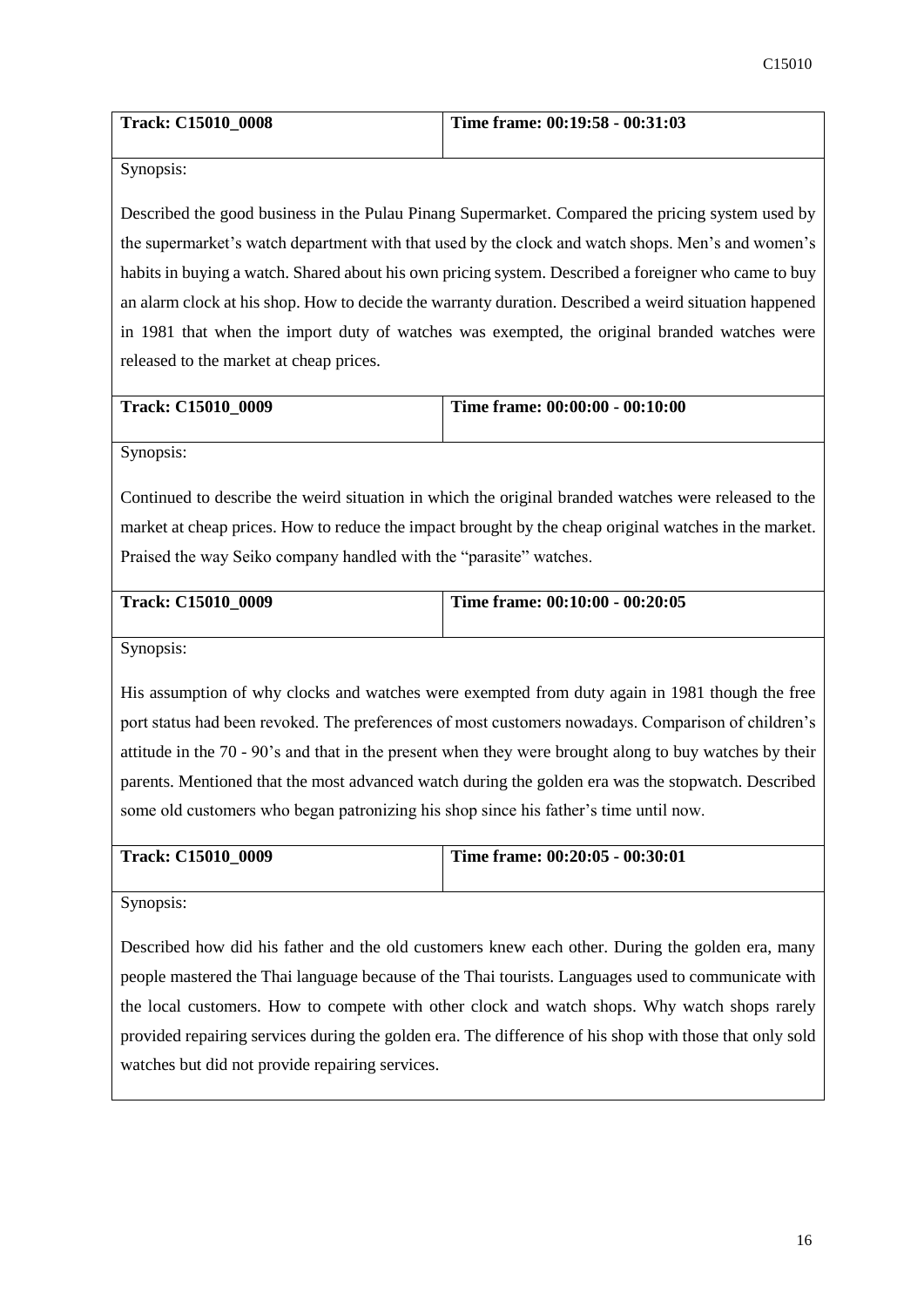| <b>Track: C15010 0009</b> | Time frame: 00:30:01 - 00:35:09 |
|---------------------------|---------------------------------|
|                           |                                 |

Described some customers' preference on the watch which was unique and the only one of its kind. Described in details about a Hong Kong businessman who managed to build up the 25 Hours brand.

| <b>Track: C15010 0010</b> | Time frame: 00:00:00 - 00:10:00 |
|---------------------------|---------------------------------|
|                           |                                 |

Synopsis:

Deemed the decline of the clock and watch industry began in 2000. Described Campbell Street after its decline. The current amount of clock and watch shops on Campbell Street. The change in the type of customers in Campbell Street. Adjustment made to his business. His current daily routine.

| <b>Track: C15010 0010</b> | Time frame: 00:10:00 - 00:20:00 |
|---------------------------|---------------------------------|
|                           |                                 |

Synopsis:

Continued with the description on his current daily routine. Talked about some of the young generation's mentality on watch purchasing nowadays. Why he still kept the mechanical watches when they were slowly replaced by the digital watches. The pros of digital watch as compared to the mechanical watch.

| <b>Track: C15010 0010</b> | Time frame: 00:20:00 - 00:31:03 |
|---------------------------|---------------------------------|
|                           |                                 |

Synopsis:

Explained why digital watches were cheaper. Described the mentality of the customers, and how to charge according to the price of the watch. Why the spare parts would be more and more expensive.

| <b>Track: C15010 0011</b> | Time frame: $00:00:0$ - $00:10:00$ |
|---------------------------|------------------------------------|
|                           |                                    |

Synopsis:

Described receiving a Patek Philippe watch 20 years ago. The year he joined Penang Watch Dealer Association. Comparison in the membership criteria when he first joined and now. Described the Third Asian Horological Trade and Industry Promotion Conference. Mentioned the shrinking of watchmakers in our country nowadays, and steps taken by some of the clock and watch companies to curb the problem.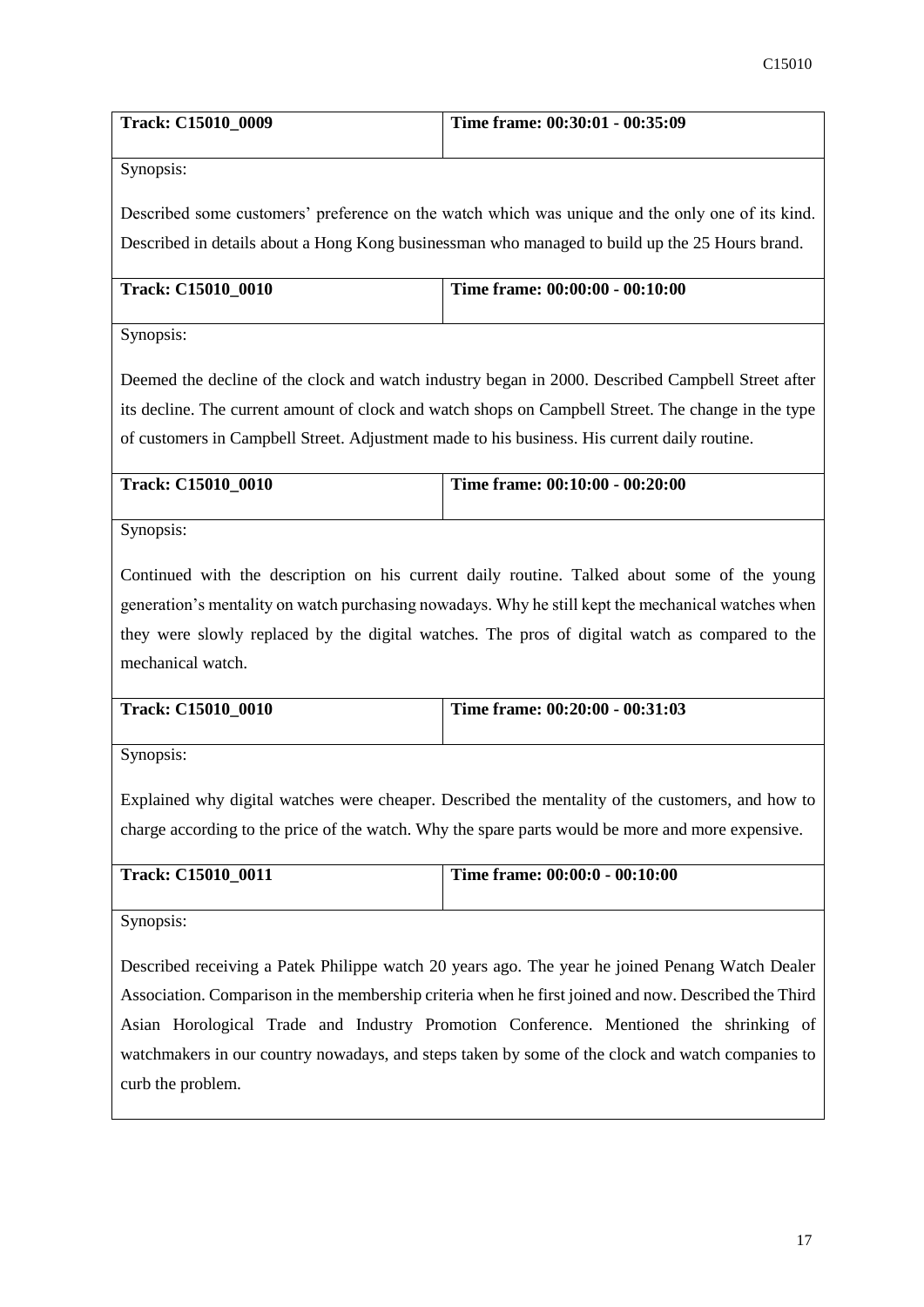| <b>Track: C15010 0011</b> | Time frame: $00:10:00 - 00:20:00$ |
|---------------------------|-----------------------------------|
|                           |                                   |

Continued with description of the Third Asian Horological Trade and Industry Promotion Conference. Activities of the Penang Watch Dealer Association in the early stage of its establishment. The past and present locations of the Association. The income of the Association. Described the Association secretary who worked from young till old. Mentioned the celebration of Master's Birthday on April 8 by the Association in the early days; why it was discontinued.

| <b>Track: C15010 0011</b> | Time frame: $00:20:00 - 00:31:03$ |
|---------------------------|-----------------------------------|
|                           |                                   |

Synopsis:

The annual rest days of his shop and the reasons. His current position in the Association. Described his objection to the proposal of cancelling the membership of monthly fees members and converted them to permanent members. The reason of his objection. His attitude towards joining the Association. Why many people expressed their interest in joining the Association recently.

| <b>Track: C15010 0012</b> | Time frame: $00:00:00$ - $00:10:00$ |
|---------------------------|-------------------------------------|
|                           |                                     |

Synopsis:

Continued in describing the reason of many people expressing their interest to join the Association. How to join as a member of the Association. Why strict rule was implemented in recruiting members. Sighed that the path he took might be different if not because of the need to inherit his family business. Regretted not to have received higher education.

| <b>Track: C15010 0012</b> | Time frame: $00:10:00 - 00:19:58$ |
|---------------------------|-----------------------------------|
|                           |                                   |
|                           |                                   |

Synopsis:

Explained the problems faced by wholesaling business nowadays. Mentioned an example of problem faced by a wholesaler in the same industry. Continued in describing the problems faced by the wholesaling business. How to solve these problems.